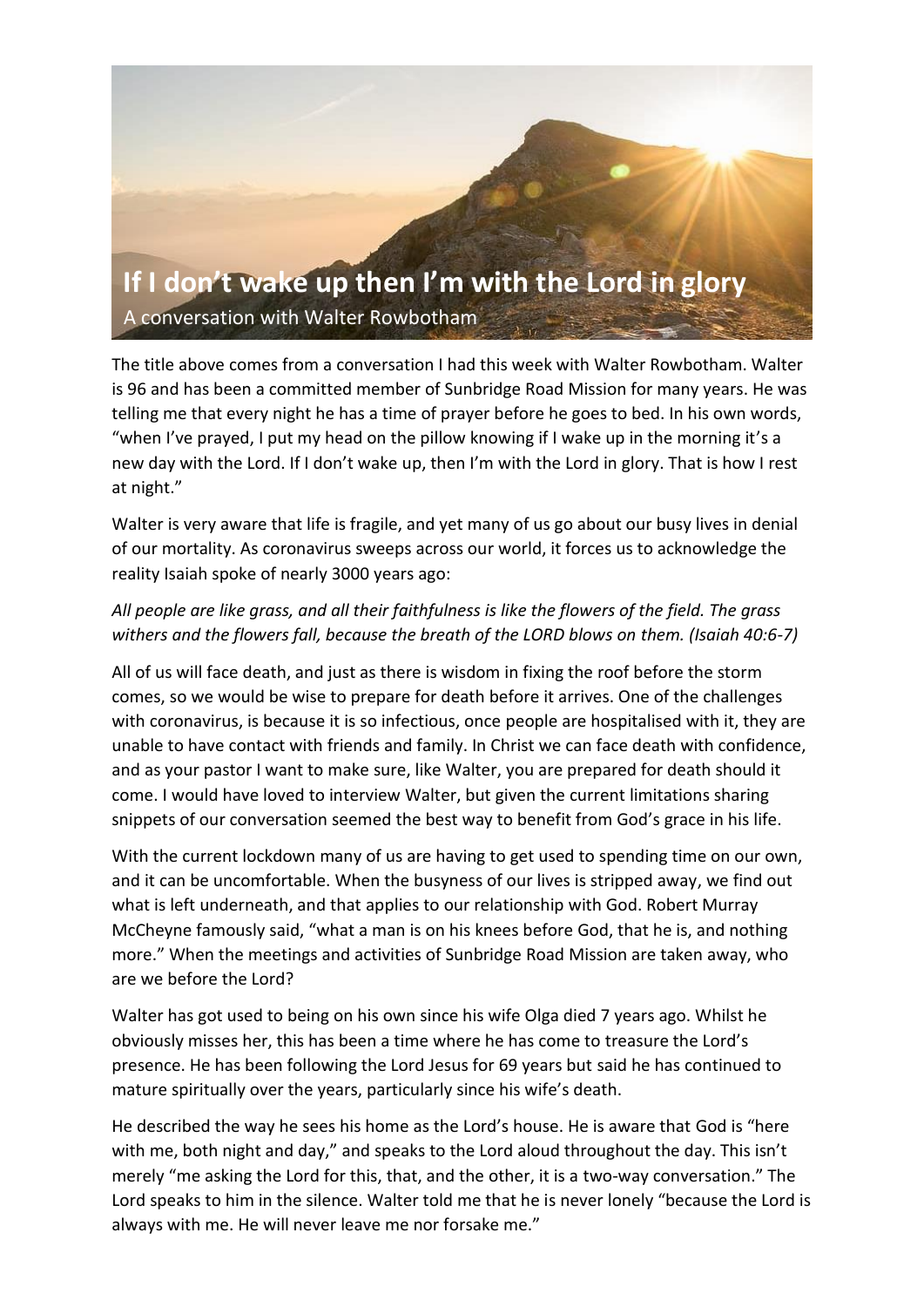He told me that his Christian life had not been a "mountain top experience all the time, I have had ups and downs, but I'm on the mountain top at the moment. The Lord is with me all the time."

Walter is prepared for death because he knows the Lord and looks forward to being with him. Many of us look forward to the prospect of heaven, but listen to how Jesus defines eternal life in John 17:3:

*Now this is eternal life: that they know you, the only true God, and Jesus Christ, whom you have sent.* 

Obviously, the isolation and uncertainty of coronavirus will bring challenges, but it also provides an opportunity to get to know the Lord better. Like Walter we can begin to treasure and enjoy the God we look forward to seeing face to face.

The motto of the Boy Scouts is 'Be Prepared' and Jesus says a similar thing to his followers. In Matthew 24:42-44 when he talks about his return, he commands us to:

*Keep watch, because you do not know on what day your Lord will come...so you also must be ready, because the Son of Man will come at an hour when you do not expect him.*

As Christians we are always to be prepared. Whether the Lord returns or calls us to himself before then it shouldn't take us by surprise. As we think about preparing for what might lie ahead two components are particularly important. Being right with God, and right with others.

### **Right with God**

Walter told me quite clearly that he is not afraid of death, because he knows where he is going. He looks forward to the glory that awaits him. How can he be so sure of that? It isn't because of anything he has done. It is because of what God has done for him: "I know that my sins are forgiven. It was all done at calvary."

Hebrews chapter 10:27 says very clearly that

# *people are destined to die once, and after that to face judgement*

The problem is not just our mortality, but that all of us will face God as our judge. We will have to give an account of our lives, and none of us even get close to living up to God's perfect standards. So often we have ignored God and his ways and done our own thing instead. Our sin deserves God's judgement. On our own, none of us are prepared to meet God, but listen to how Hebrews goes on in verse 28:

# *Christ was sacrificed once to take away the sins of many; and he will appear a second time, not to bear sin, but to bring salvation to those who are waiting for him.*

Jesus came to deal with our sin. This is what Walter means when he talks about calvary. At the cross, Jesus offered himself as a sacrifice for our sin. He takes the punishment our sins deserve. He faces God's judgement on our behalf so that we can be forgiven, adopted into God's family, and look forward to living with God forever. A Christian is someone like Walter who has turned to Jesus to deal with their sin and is now waiting for his return.

So often we put off getting right with God for a future day but Ecclesiastes 12:6-7 urges us to turn to him whilst there is still time: